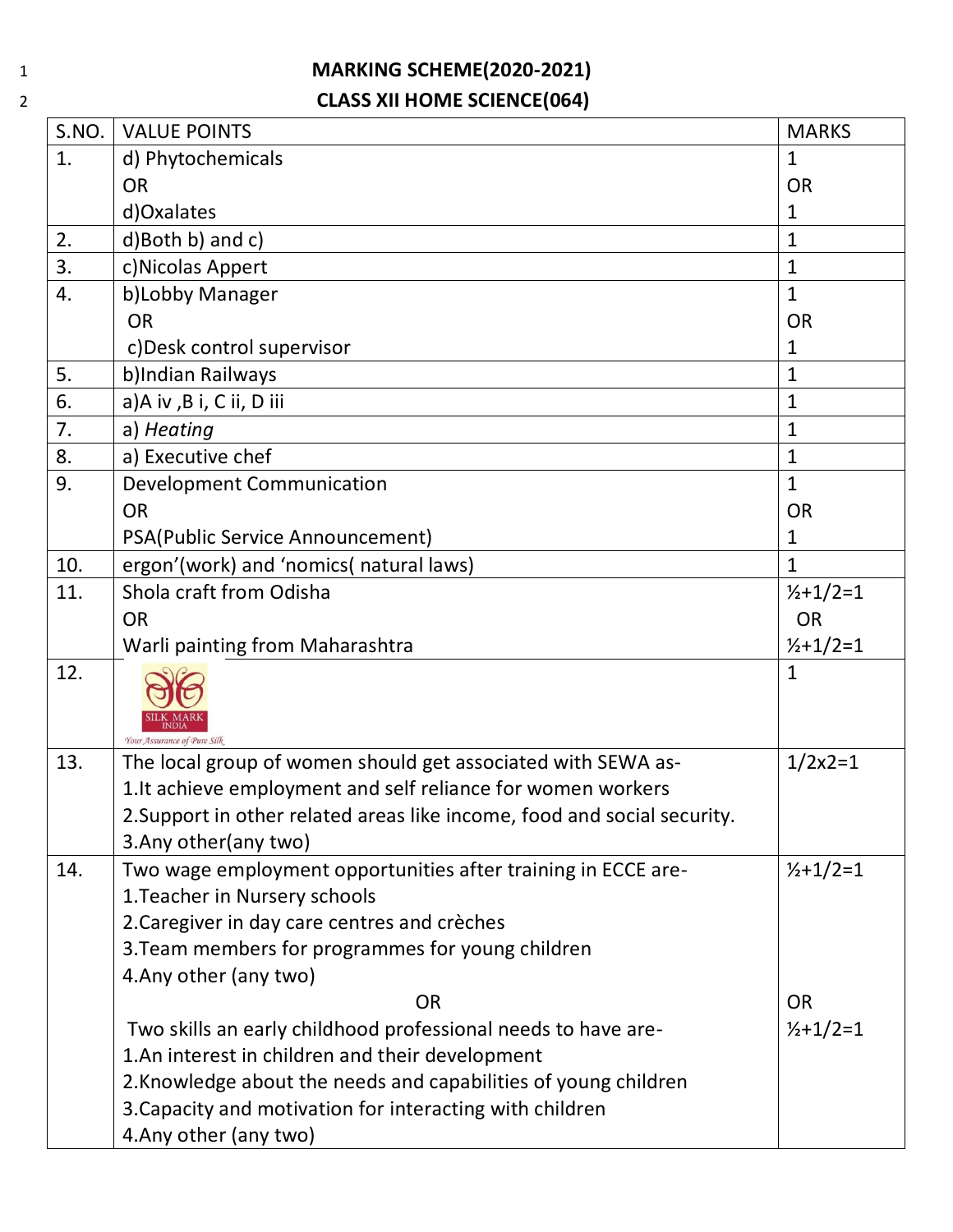| 15. | b) Hidden Hunger                                                                                   |                                                                    |                        | $\mathbf{1}$   |
|-----|----------------------------------------------------------------------------------------------------|--------------------------------------------------------------------|------------------------|----------------|
| 16. | a) Inadequate dietary intake                                                                       |                                                                    |                        | 1              |
| 17. | b)Stunting                                                                                         |                                                                    |                        | $\mathbf{1}$   |
| 18. | d)Protein deficiency is called as marasmus                                                         |                                                                    |                        | $\mathbf{1}$   |
| 19. | b)Intensity                                                                                        |                                                                    |                        | $\mathbf{1}$   |
| 20. | a) Different in lightness and darkness                                                             |                                                                    |                        | $\mathbf{1}$   |
|     | <b>OR</b>                                                                                          |                                                                    |                        | <b>OR</b>      |
|     | a) Intermediate or Tertiary colours                                                                |                                                                    |                        | $\mathbf{1}$   |
| 21. | c) Value                                                                                           |                                                                    |                        | $\mathbf{1}$   |
|     | <b>OR</b>                                                                                          |                                                                    |                        | <b>OR</b>      |
|     | c) Tint                                                                                            |                                                                    |                        | $\mathbf{1}$   |
| 22. |                                                                                                    | Four ways by which a teacher can create healthy environment in the |                        | $1/2x4=2$      |
|     | class-                                                                                             |                                                                    |                        |                |
|     |                                                                                                    | 1. Paying adequate attention to the individual students needs      |                        |                |
|     | 2. Building a positive work climate                                                                |                                                                    |                        |                |
|     | 3. Motivating students                                                                             |                                                                    |                        |                |
|     | 4. Being fair and treating all students equally                                                    |                                                                    |                        |                |
|     | 5. Any other (any four)                                                                            |                                                                    |                        |                |
|     |                                                                                                    | <b>OR</b>                                                          |                        | 0 <sub>R</sub> |
|     | Four personal attributes which should be possessed by an entrepreneur                              |                                                                    |                        | $1/2X4=2$      |
|     | are-                                                                                               |                                                                    |                        |                |
|     | 1. Willingness to work hard                                                                        |                                                                    |                        |                |
|     | 2. Knowledge and skills for planning and implementation                                            |                                                                    |                        |                |
|     | 3. Having the courage to take calculated risks<br>4. Ability and preparedness to handle many tasks |                                                                    |                        |                |
|     | simultaneously                                                                                     |                                                                    |                        |                |
|     | 5. Any other (any four)                                                                            |                                                                    |                        |                |
| 23  | <b>STRATEGIES</b>                                                                                  | <b>ADVANTAGES</b>                                                  | <b>DISADVANTAGES</b>   | $1+1=2$        |
|     | Diet or food-based                                                                                 | 1. Highly cost effective                                           | 1. Requires research   |                |
|     | strategies                                                                                         | 2. Wide coverage                                                   | 2. Does not lead to    |                |
|     |                                                                                                    | 3. Any other (any two)                                             | long-term dietary/     |                |
|     |                                                                                                    |                                                                    | behavioural changes    |                |
|     |                                                                                                    |                                                                    | 3. Any other (any two) |                |
| 24. | Four stages of Guest Cycle-                                                                        |                                                                    |                        | $1/2x4=2$      |
|     | 1. Pre-arrival stage - It include:                                                                 |                                                                    |                        |                |
|     | quoting rates for a guest and reserving a room                                                     |                                                                    |                        |                |
|     | 2. Arrival Stage - The guest actually arrives and registers or checks-in.                          |                                                                    |                        |                |
|     | 3. Occupancy - This stage consists of providing various services as per the                        |                                                                    |                        |                |
|     | guest's requirements, ensuring security of the guest and coordination of                           |                                                                    |                        |                |
|     | various guest services.                                                                            |                                                                    |                        |                |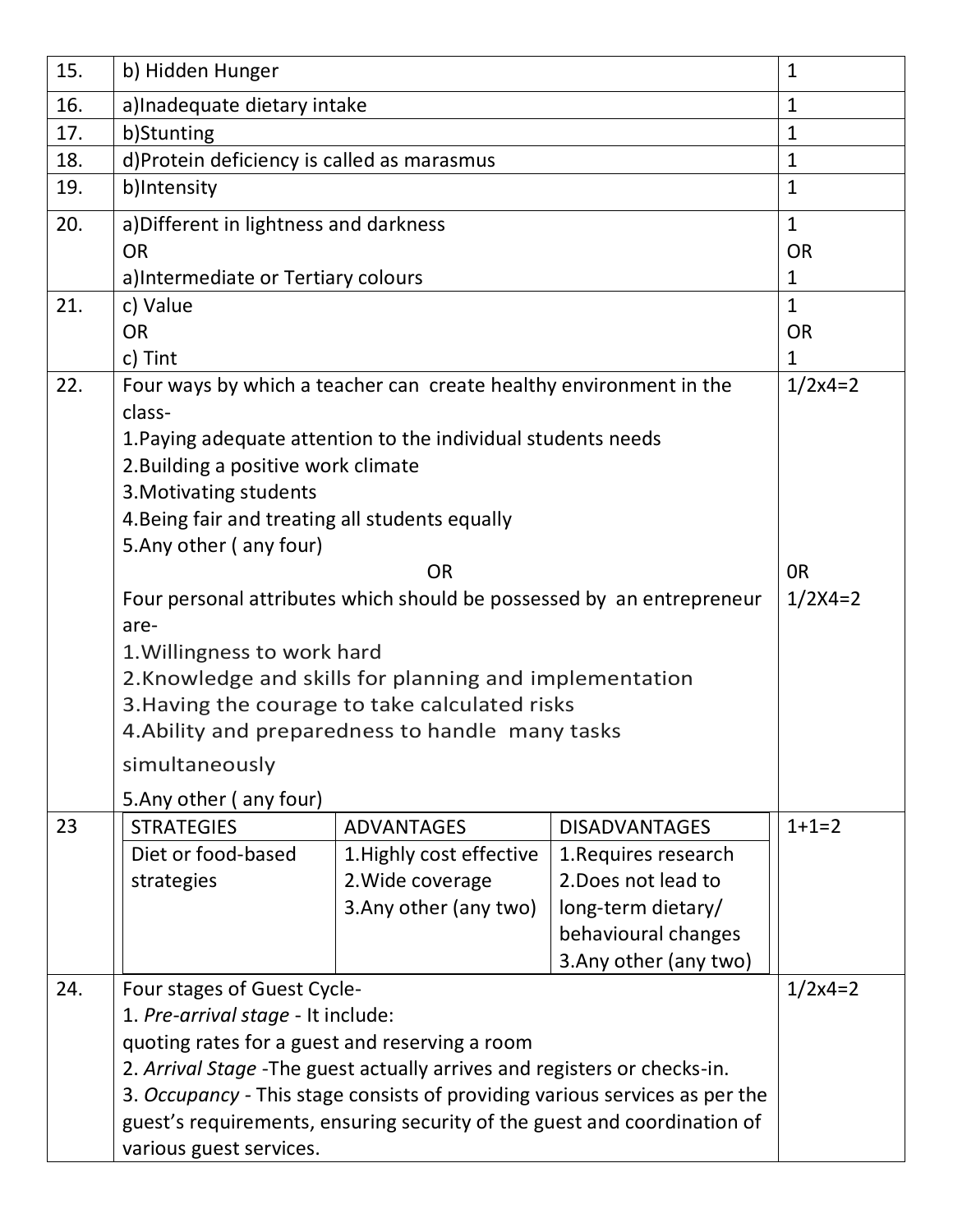|     | 4. Departure - The guest is ready to leave/move out or "check-out" of the |               |
|-----|---------------------------------------------------------------------------|---------------|
|     | accommodation.                                                            |               |
|     | <b>OR</b>                                                                 | <b>OR</b>     |
|     | Functions of Housekeeping Department are-                                 | $1/2X4=2$     |
|     | 1. Cleaning of public areas and guestrooms                                |               |
|     | 2. Supply, upkeep of laundry and exchange of various linen                |               |
|     | 3. Internal flower arrangement and maintenance of external landscape or   |               |
|     | garden.                                                                   |               |
|     | 4. Coordination and communication with other departments such as          |               |
|     | front office, restaurants, engineering, accounts, etc., through control   |               |
|     | desk.                                                                     |               |
|     | 5. Pest control                                                           |               |
|     | 6. Any other (any four)                                                   |               |
| 25. | ICT is a powerful tool of development communication and informing         | $1/2x4=2$     |
|     | people as-                                                                |               |
|     | 1. This is an umbrella term that includes computer hardware and           |               |
|     | software, digital broadcast and telecommunication technologies.           |               |
|     | 2. Use of mobile phones has enabled and facilitated the expansion of      |               |
|     | markets, social business and public services.                             |               |
|     | 3. Mobile phones have provided a wide range of economic services,         |               |
|     | banking and financial transactions, marketing and distribution,           |               |
|     | employment and public services.                                           |               |
|     | 4. ICT's are economically, socially and socially transformative.          |               |
|     | 5. Any other (Any four)                                                   |               |
| 26. | Four primary requirements when preparing for a career in the field of     | $1/2x4=2$     |
|     | care and maintenance of fabrics                                           |               |
|     | 1. Knowledge of the material in terms of fiber content, yarn and fabric   |               |
|     | production technique,                                                     |               |
|     | colour and finishes applied etc.                                          |               |
|     | 2. Knowledge of the processes involved.                                   |               |
|     | 3. Knowledge of the chemicals and other reagents used in the process      |               |
|     | and their effect on the                                                   |               |
|     | fabrics.                                                                  |               |
|     | 4. Working knowledge of the machinery requirement and its functioning.    |               |
|     | 5. Any other (any four)                                                   |               |
| 27. | Children's homes are formed-by the Government for children from 3-18      | $1/2+1.5=2$   |
|     | years who are in state custody for various reasons.                       | $\frac{1}{2}$ |
|     | Need of three kinds of children's homes are-                              | $1/2X3=1.5$   |
|     | 1. Observation Homes-children stay temporarily till the completion of an  |               |
|     | investigation to track down their parents and collect information on      |               |
|     | their family background                                                   |               |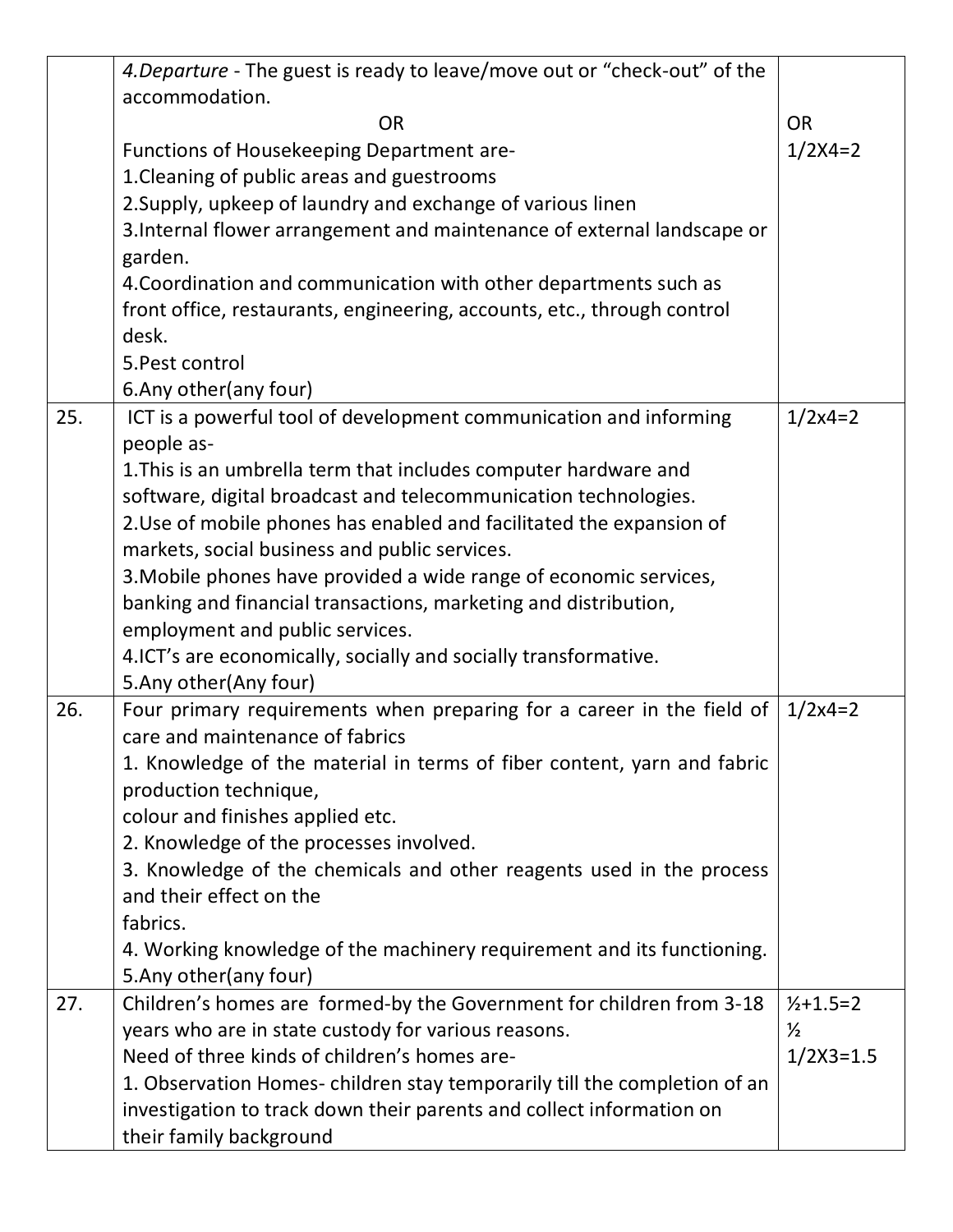|     | 2. Special Homes -juveniles (children under 18 years of age) found guilty |           |
|-----|---------------------------------------------------------------------------|-----------|
|     | in terms of violation of law, are placed in custodial care                |           |
|     | 3. Juvenile / Children's Homes- where children whose families are not     |           |
|     | traceable, or are unfit/dead or simply unwilling to take the child back   |           |
|     | stay                                                                      |           |
|     | (Each one explained in 1-2 lines)                                         |           |
| 28. | Three ways to create "Rhythm" in the frock are-                           | $1+1+1=3$ |
|     | 1. Repetition of embroidery, laces, buttons, piping, colour etc. at the   |           |
|     | neckline, sleeves and hemline of frock.                                   |           |
|     |                                                                           |           |
|     |                                                                           |           |
|     |                                                                           |           |
|     |                                                                           |           |
|     |                                                                           |           |
|     |                                                                           |           |
|     |                                                                           |           |
|     |                                                                           |           |
|     |                                                                           |           |
|     | 2. Radiation where eyes move in an organized way from a central point     |           |
|     | e.g. gathers in waist, yoke or cuffs etc.                                 |           |
|     |                                                                           |           |
|     | 3. Parallelism where elements lie parallel to each other e.g. tucks in a  |           |
|     | yoke or knife pleats in a skirt.                                          |           |
|     |                                                                           |           |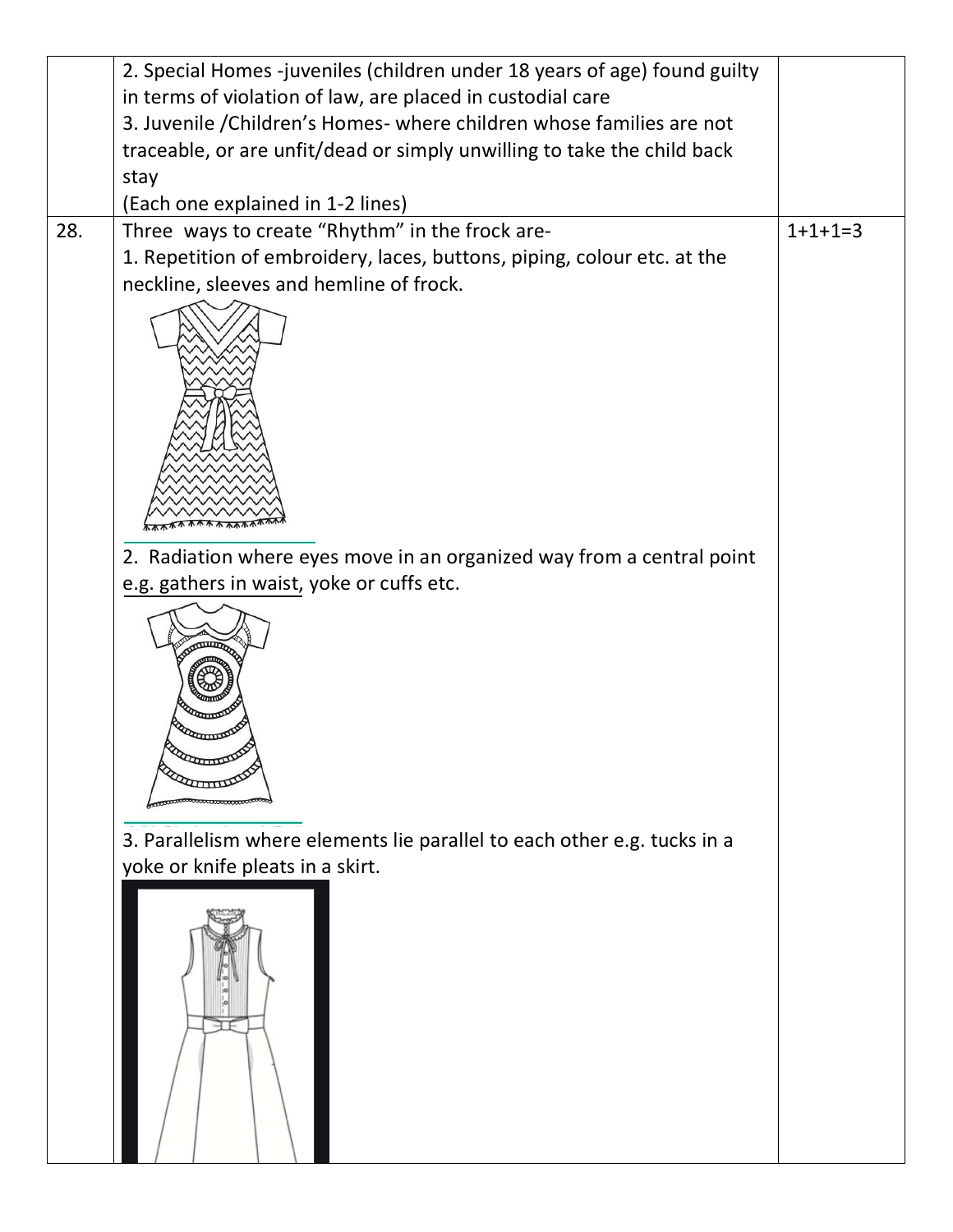|     | 4. Any other (any three)                                                     |              |
|-----|------------------------------------------------------------------------------|--------------|
| 29. | Elderly are vulnerable because -                                             | $1+1+1=3$    |
|     | 1. vulnerable to diseases/ poor health conditions                            | $1/x2=1$     |
|     | 2. Social isolation                                                          |              |
|     | 3. Financial dependent                                                       |              |
|     | 4. Sense of burden on others                                                 |              |
|     | 5. Any other (Any two)                                                       |              |
|     | Two programmes operating in our country for elderly people are-              | $1/x2=1$     |
|     | 1.0ld age home                                                               |              |
|     | 2. Respite care homes and continuous care home for elders                    |              |
|     | 3. National old age pension scheme                                           |              |
|     | 4. Any other (Any two)                                                       |              |
|     | Two skills required to work with organizations running for elderly people    | $1/2x2=1$    |
|     | are-                                                                         |              |
|     | 1. People skills                                                             |              |
|     | 2. Administrative skills                                                     |              |
|     | 3. Any other (Any two)                                                       |              |
|     | <b>OR</b>                                                                    | <b>OR</b>    |
|     | Nehru Yuva Kendras were established-                                         | $1+2=3$      |
|     | 1. To provides opportunities to students (who have completed their first     | $1/2X2=1$    |
|     | degree) to involve themselves in programmes of national development.         |              |
|     | 2. To enable the non-student youth of the rural areas to contribute to       |              |
|     | development in the rural areas.                                              |              |
|     | 3. Any other (Any two)                                                       |              |
|     | Four programmes run under these kendras are-                                 |              |
|     | 1. Non-formal education                                                      | $1/X4=2$     |
|     | 2. Social service camps                                                      |              |
|     | 3. Development of sports                                                     |              |
|     | 4. Cultural and recreational programmes,                                     |              |
|     | 5. Vocational training,                                                      |              |
|     | 6. Youth leadership training camps                                           |              |
|     | 7. Any other (Any four)                                                      |              |
| 30. | a) Four factors need to be kept in mind before choosing the process of       | $2+2=4$      |
|     | washing:                                                                     | a) $1/2x4=2$ |
|     | 1. Fiber contents                                                            |              |
|     | 2. Type of yarn                                                              |              |
|     | 3. Fabric construction techniques                                            |              |
|     | 4. Finishes used                                                             |              |
|     | 5. Any other (Any two)                                                       |              |
|     | b) Two types of circulation systems:                                         | $b)$ 1+1=2   |
|     | 1. Air of relatively low temperature is circulated at high velocity: the air |              |
|     | present in the room enters a drier from under the front panel, passes        |              |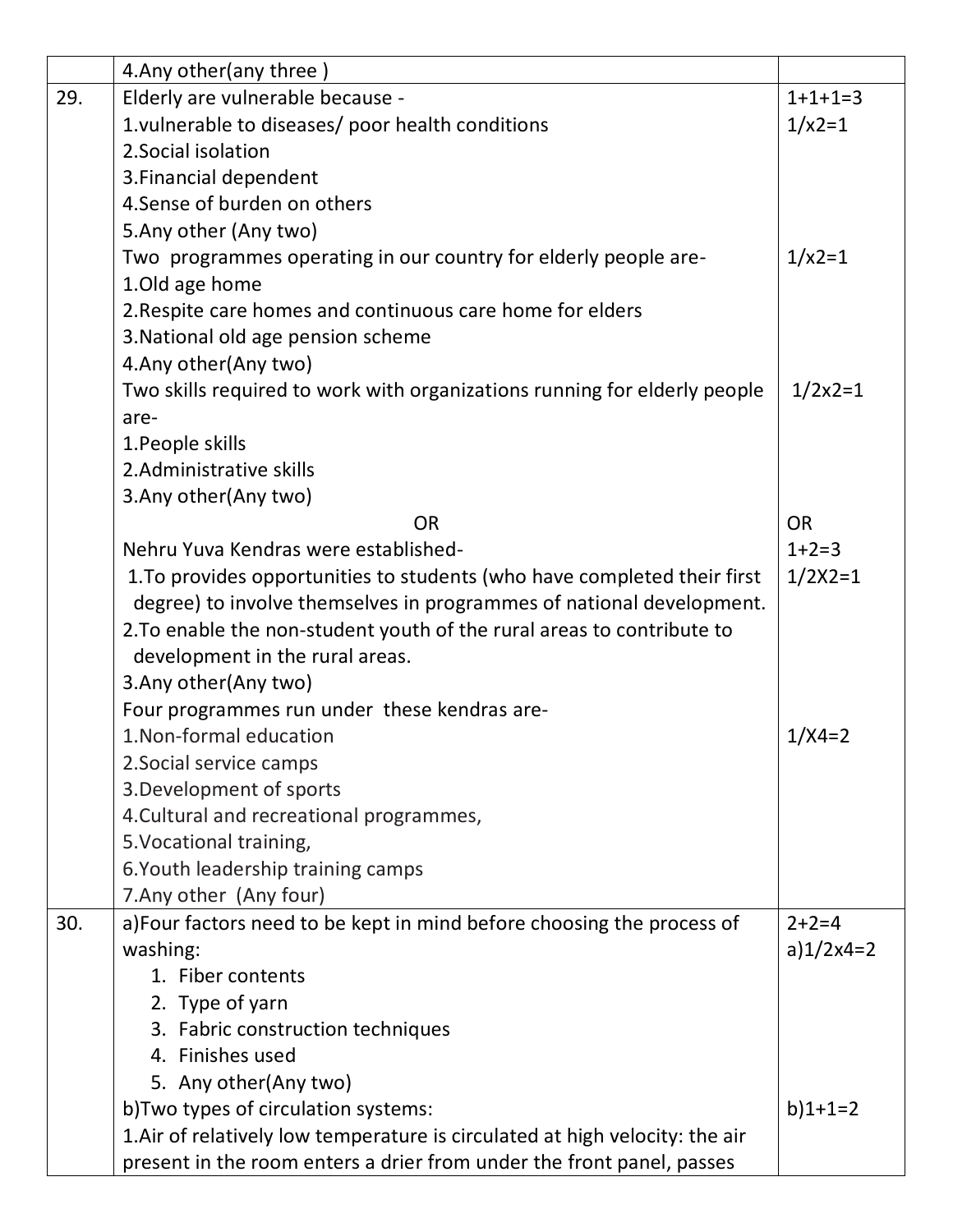|     | over the heat source and then through clothes and leaves through an<br>exhaust and therefore the temperature and humidity of the room stays<br>normal.<br>2. Air at high temperature is circulated slowly: In this, after the air enters<br>the drier and passes over the heat source, it is drawn by a small fan |            |
|-----|-------------------------------------------------------------------------------------------------------------------------------------------------------------------------------------------------------------------------------------------------------------------------------------------------------------------|------------|
|     | through perforations at the top of the drier, then downwards through<br>the clothes and out through the exhaust. Since the movement of the air<br>in this drier is slow, the relative humidity of the exhausted air is high.<br><b>OR</b>                                                                         | <b>OR</b>  |
|     | In Hospitals-<br>1. The hospital laundry takes care of hygiene, cleanliness and<br>disinfection.                                                                                                                                                                                                                  | $1X4=4$    |
|     | 2. Many hospitals have started using disposables where there is a threat<br>of infection, which are then destroyed by burning.<br>3. Most of the articles in hospitals are of cotton and dyed (in colours                                                                                                         |            |
|     | specific to the hospital and department) with dyes which have excellent<br>wash-fastness.<br>4. The daily laundry thus emphasises mainly on cleanliness of cotton<br>materials.                                                                                                                                   |            |
|     | 5. Even the ironing and pressing may not be done to perfection.<br>6. Repair and mending and condemnation of unusable material may or<br>may not form a part of the services required.                                                                                                                            |            |
|     | 7. The quantum of work, especially for bed linen, is much larger for<br>hospitals as compared to hotels. The larger hospitals may have to take<br>care of 1,800-2,000 beds or even more.                                                                                                                          |            |
|     | In Hospitality sector:<br>1. Aesthetics and final finish of the articles are the most important.<br>2.As compared to hospitals the articles here may be of different fibre<br>contents.                                                                                                                           |            |
|     | 3. Final finishing of laundered goods, i.e., starching, ironing pressing and<br>correct and perfect folding, are emphasised.<br>4. They also have to care of guests' personal laundry when required.                                                                                                              |            |
|     | 5. The smaller hotels may have link ups with commercial laundries from<br>outside.<br>6. The quantum of work, especially for bed linen, is much lesser in hotels.                                                                                                                                                 |            |
| 31. | The big hotels may have up to 400-500 rooms.<br>(Any other point, Any four differences)                                                                                                                                                                                                                           | $3+1=4$    |
|     | Food safety and quality can be ensured through -<br>1. Good Manufacturing Practices (GMP)<br>$\clubsuit$ ensures that manufacturers produce safe products / help<br>consumers buy safe products.                                                                                                                  | $1/2x^2=1$ |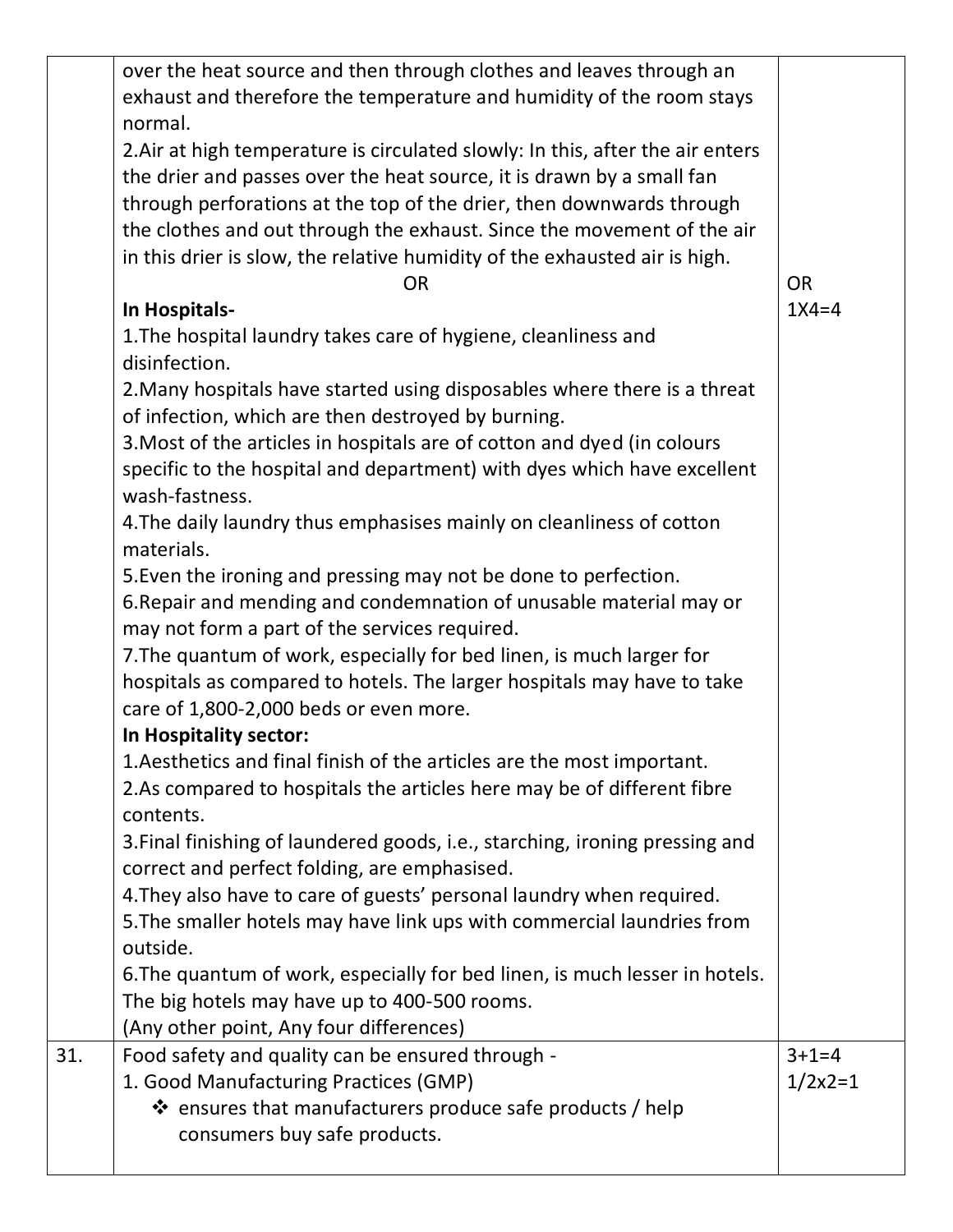|     | ❖ remove contamination                                                     |            |
|-----|----------------------------------------------------------------------------|------------|
|     | 2. Good Handling Practices indicate a comprehensive approach from the      | $1/2x2=1$  |
|     | farm to the store or consumer,                                             |            |
|     | ❖ in order to identify possible sources of risk and                        |            |
|     | $\clubsuit$ indicates what steps and procedures are taken to minimise      |            |
|     | contamination risk                                                         |            |
|     | 3. Hazard Analysis Critical Control Point (HACCP)                          |            |
|     | ❖ Identify a hazard (biological, chemical and physical)                    | $1/2x^2=1$ |
|     | ❖ Assessment of chances of occurrence of hazards during each step          |            |
|     | /stage in the food chain                                                   |            |
|     | (Any three points)                                                         |            |
|     | Two importance of FSSA, 2006 are-                                          | $1/2x^2=1$ |
|     | 1. To regulate manufacture, storage, distribution, sale and import of food |            |
|     | 2. To ensure availability of safe and wholesome food for human             |            |
|     | consumption                                                                |            |
|     | 3. Any other (Any two)                                                     |            |
| 32. | Four principles given by NCF(2005) to be kept in mind are-                 | $2+2=4$    |
|     | 1. Play as the basis for learning                                          | $1/2x4=2$  |
|     | 2. Art as the basis of education                                           |            |
|     | 3. Mix of formal and informal interactions                                 |            |
|     | 4. Use of local materials, arts and knowledge                              |            |
|     | (Any other, any four points)                                               |            |
|     | b)Four facilities must be included in the institution for children are-    | $1/2x4=2$  |
|     | 1. Recreational facilities /play material                                  |            |
|     | 2. Safety arrangements                                                     |            |
|     | 3. Clean drinking water facilities                                         |            |
|     | 4. Medical facilities<br>5.Any other(Any four)                             |            |
| 33. | Eight knowledge and skills required by a personnel involved in food        | $1/2x8=4$  |
|     | product development are-                                                   |            |
|     | 1. Knowledge of food preparation and cooking skills for large scale        |            |
|     | food production                                                            |            |
|     | 2. Knowledge of product specifications and testing it                      |            |
|     | 3. Observing and measuring quality control as per specification            |            |
|     | 4. Assessment by sensory methods (by testing and tasting produced          |            |
|     | foods)                                                                     |            |
|     | 5. Industrial practices and manufacturing systems and their control        |            |
|     | 6. Labelling of marketable product                                         |            |
|     | 7. Packaging of marketable product                                         |            |
|     | 8. Hazard Analysis and Critical Control Point (HACCP)                      |            |
|     | (Any other, Any eight points)                                              |            |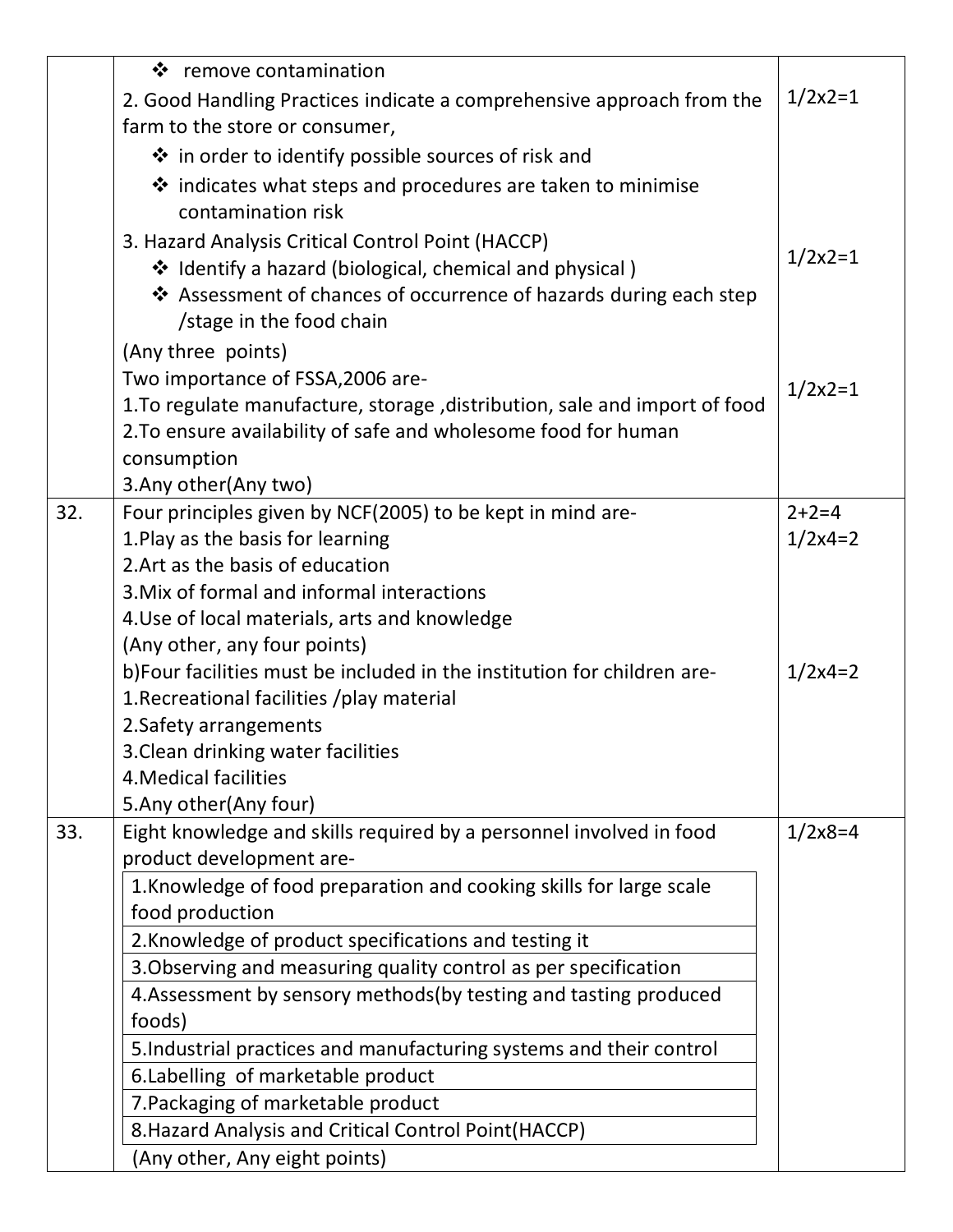| 34. | <b>TUBE FEEDING</b>                                                         | <b>INTRAVENOUS FEEDING</b>          | $2+1.5+1.5=5$ |
|-----|-----------------------------------------------------------------------------|-------------------------------------|---------------|
|     | 1. Nutritionally complete feeds are                                         | 1. Through a drip in a vein special | $1+1=2$       |
|     | delivered through tubes                                                     | solutions are given to support      |               |
|     |                                                                             | body functions.                     |               |
|     | 2. It is given in cases when the                                            | It is given when patient's gastro   |               |
|     | patient's gastrointestinal tract is                                         | intestinal tract is not functioning |               |
|     | functioning well                                                            | properly.                           |               |
|     | Objectives of diet therapy are-                                             |                                     |               |
|     | (i) formulation of the diet to meet the needs of the patient taking into    |                                     | $1/2x3=1.5$   |
|     | consideration her or his food habits                                        |                                     |               |
|     | (ii) modification of the existing diets to ameliorate the disease condition |                                     |               |
|     | and to keep it under control                                                |                                     |               |
|     | (iii) correction of nutritional deficiencies                                |                                     |               |
|     | (iv) prevention of short-term and long-term complications in case of        |                                     |               |
|     | chronic diseases                                                            |                                     |               |
|     | Any other(Any three)                                                        |                                     |               |
|     | Role of clinical nutritionist are-                                          |                                     |               |
|     | 1. Provide advice and translate technical information into dietary          |                                     | $1/2x3=1.5$   |
|     | guidelines                                                                  |                                     |               |
|     | 2. Plan diets appropriately to meet the nutritional requirements at         |                                     |               |
|     | various stages of the life cycle                                            |                                     |               |
|     | 3. Promote health and well-being of patients admitted to hospital or in     |                                     |               |
|     | outpatient clinics(OPD) as well as in institutional settings.               |                                     |               |
|     | 4. Manage food services in a variety of institutional settings such as old  |                                     |               |
|     | age homes, schools, orphanages etc.                                         |                                     |               |
|     | 5. Any other (Any four)                                                     |                                     |               |
| 35. | Four responsibilities of consumer are-                                      |                                     | $2+2+1=5$     |
|     | 1. Survey the market before buying                                          |                                     | $1/2x4=2$     |
|     | 2. Should read all information given on label, leaflet etc before           |                                     |               |
|     | purchasing                                                                  |                                     |               |
|     | 3. Should buy only what is needed                                           |                                     |               |
|     | 4. They should read and understand all terms and conditions, especially     |                                     |               |
|     | the fine print before signing any document. (LIC, credit card)              |                                     |               |
|     | 5. Buy goods with only genuine standard marks.                              |                                     |               |
|     | 6. Should take bill after paying taxes and file                             |                                     |               |
|     | 7. Any other (Any four)                                                     |                                     |               |
|     | Four rights of consumer are-                                                |                                     | $1/2x4=2$     |
|     | 1. Right to Safety-To demand safe products and be protected against all     |                                     |               |
|     | the harmful products                                                        |                                     |               |
|     | 2. Right to Choose-To choose from variety of goods                          |                                     |               |
|     | 3. Right to Seek Redressal-To seek justice incase of cheating               |                                     |               |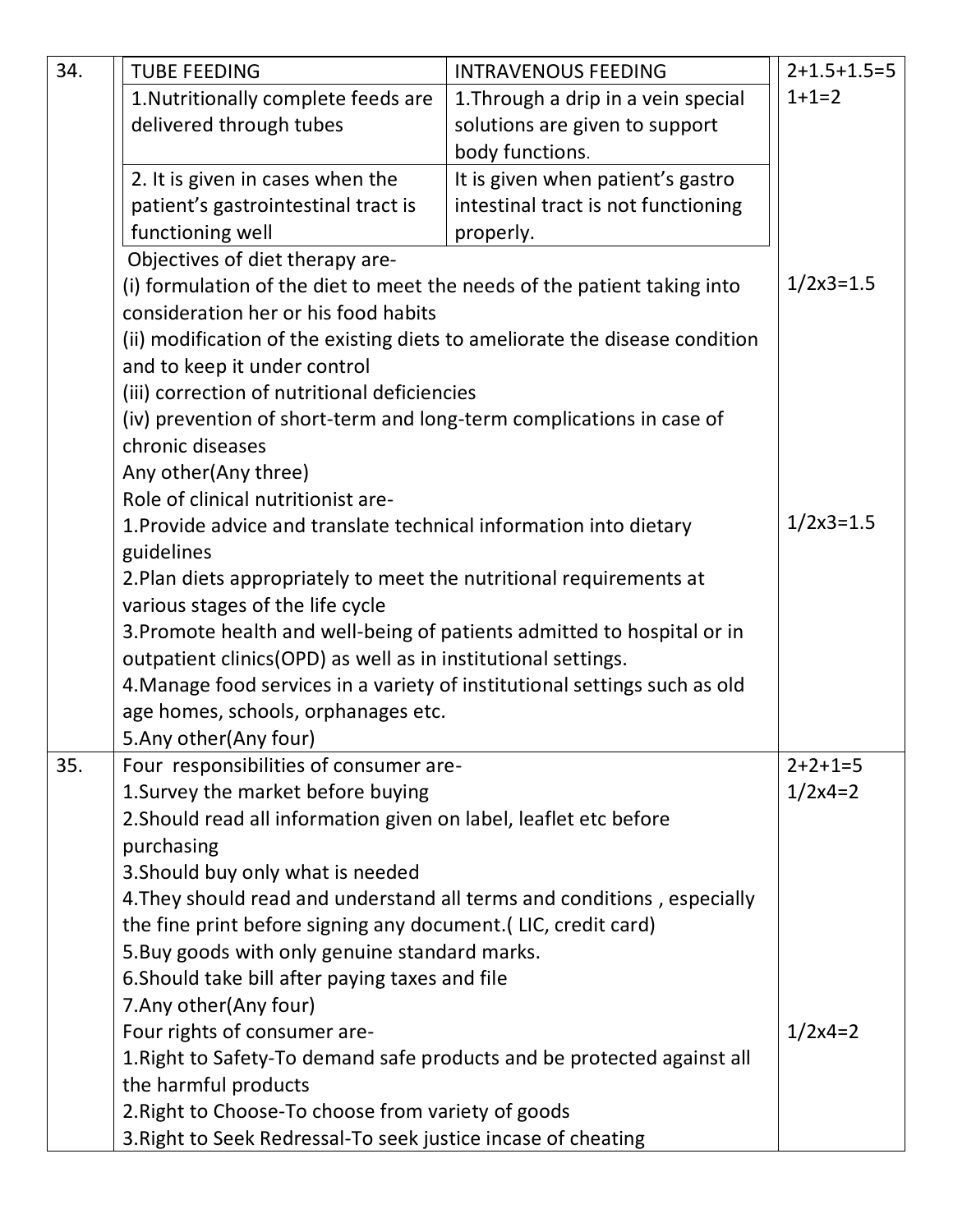|     | 4. Right to be Informed-To demand information regarding products             |                 |
|-----|------------------------------------------------------------------------------|-----------------|
|     | 5. Any other (Any four)                                                      |                 |
|     | Two features of consumer protection act are-                                 | $1/2x2=1$       |
|     | 1.It includes both goods and services.                                       |                 |
|     | 2. Nominal fees for filing before the courts                                 |                 |
|     | 3. Timely redressal                                                          |                 |
|     | 4. Any other (Any two)                                                       |                 |
|     | <b>OR</b>                                                                    | <b>OR</b>       |
|     | Skills required for career in consumer field are-                            | $2.5 + 2.5 = 5$ |
|     | 1. Knowledge about consumer protection mechanisms and redressal              | $1/2x5=2.5$     |
|     | agencies                                                                     |                 |
|     | 2. Good communication and interpersonal skills                               |                 |
|     | 3. Empathetic and understanding attitude                                     |                 |
|     | 4.Good listener                                                              |                 |
|     | 5. Creative in developing programmes (advertisements, talks, etc.)           |                 |
|     | 6. Writing skills for developing educational material for consumer           |                 |
|     | education                                                                    |                 |
|     | 7. Willingness to help fellow consumers                                      |                 |
|     | 8. Any other (Any five)                                                      |                 |
|     | Career opportunities are-                                                    | $1/2x5=2.5$     |
|     | 1. Work in government organizations like                                     |                 |
|     | (BIS) Bureau of Indian Standards,<br>$\bullet$                               |                 |
|     | Directorate of Marketing and Inspection, (Ag MARK)<br>$\bullet$              |                 |
|     | Ministry of Consumer Affairs in managerial and technical<br>$\bullet$        |                 |
|     | positions.                                                                   |                 |
|     | 2. Work in voluntary consumer organizations (VOICE/CERC) for product         |                 |
|     | testing to create consumer awareness and publishing of magazines.            |                 |
|     | 3. Work in consumer division of corporate houses that deal with              |                 |
|     | consumer complaints and suggestions.                                         |                 |
|     | 4. Work with market research organization in areas of consumer               |                 |
|     | behavior, product reach, and consumer acceptance of new products,            |                 |
|     | consumer feedback and suggestion                                             |                 |
|     | 5. Work in National Consumer Helpline for consumer counselling               |                 |
|     | 6. Any other (Any five)                                                      |                 |
| 36. | Five stages of fashion cycle are-                                            | $1x5=5$         |
|     | 1. Introduction of a style: New styles are offered by the designers to the   |                 |
|     | public. Designs are created by changing the elements such as line,           |                 |
|     | colour, shape, fabric and other details.                                     |                 |
|     | 2. Increase in popularity: New fashion may begin to rise in popularity as it |                 |
|     | is purchased, worn and seen by many people.                                  |                 |
|     | 3. Peak of popularity: When a fashion is at the height of its popularity, it |                 |